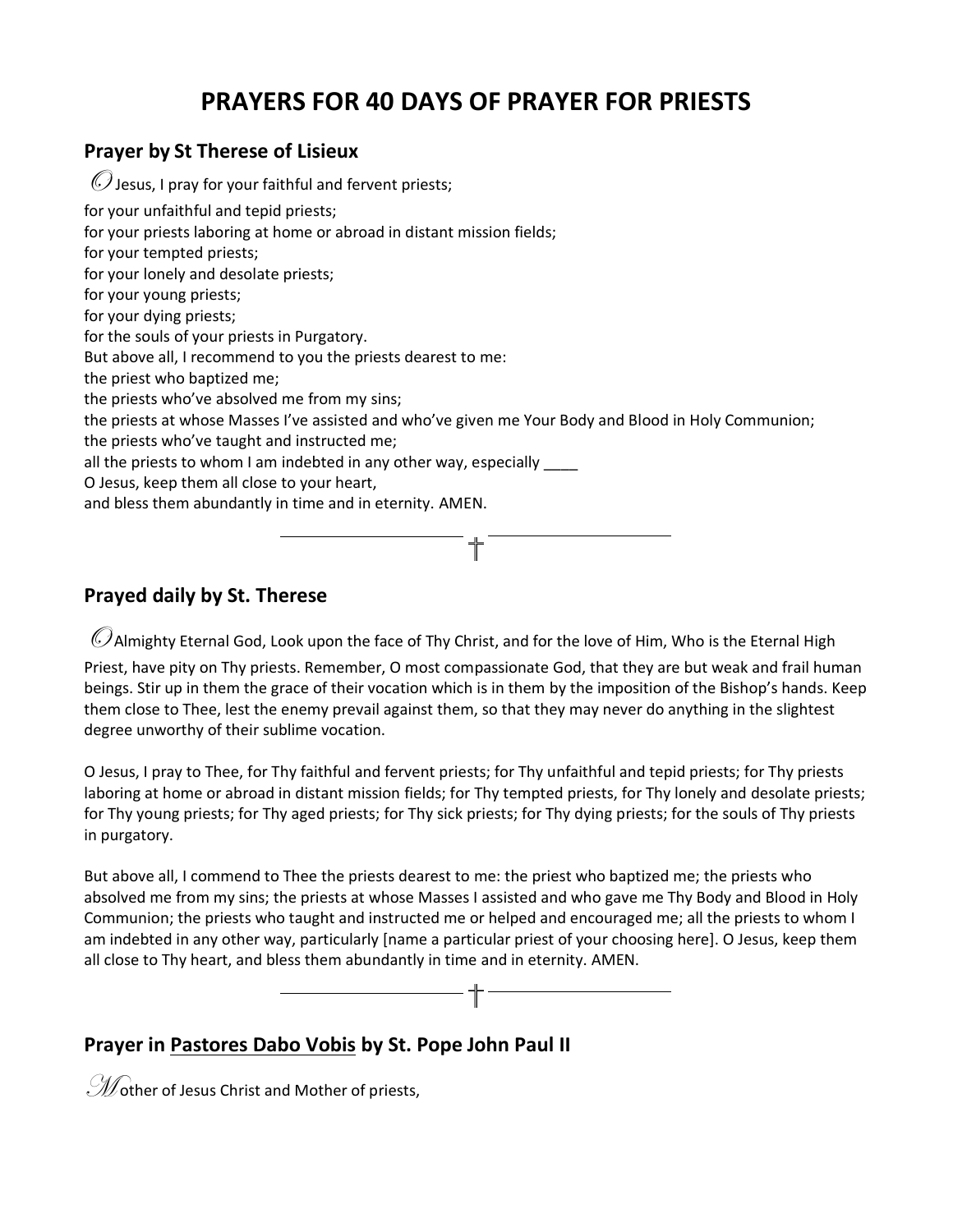Accept this title which we bestow on you to celebrate your motherhood and to contemplate with you the priesthood of your Son and of your sons, O holy Mother of God. Mother of Christ, to the Messiah Priest you gave a body of flesh through the anointing of the Holy Spirit for the salvation of the poor and the contrite of heart; guard priests in your heart and in the Church, O Mother of the Savior. Mother of Faith, you accompanied to the Temple the Son of Man, the fulfillment of the promises given to the fathers; give to the Father for his glory the priests of your Son, O Ark of the Covenant. Mother of the Church, with the disciples in the Upper Room you prayed to the Spirit for the new People and their shepherds; obtain for the Order of Presbyters a fullness of gifts, O Queen of the Apostles. Mother of Jesus Christ, you were with Him at the beginning of His life and of His mission, you sought the Master among the crowd, you stood beside Him when he was lifted up from the earth consumed as the one eternal sacrifice, and you had John close by you, your son; accept from the beginning those who have been called, protect their growth, accompany your sons in their life and in their ministry, O Mother of Priests. AMEN.

## **Prayer by Blessed Mother Teresa**

 $\mathscr{M}$ ary, Mother of Jesus,

throw your mantle of purity over our priests. Protect them, guide them, and keep them in your heart. Be a Mother to them, especially in times of discouragement and loneliness. Love them and keep them belonging completely to Jesus. Like Jesus, they, too, are your sons, so keep their hearts pure and virginal. Keep their minds filled with Jesus, and put Jesus always on their lips, so that he is the one they offer to sinner and to all they meet. Mary, Mother of Jesus, be their Mother, loving them and bringing them joy. Take special care of sick and dying priests, and the ones most tempted. Remember how they spent their youth and old age, their entire lives serving and giving all to Jesus. Mary, bless them and keep a special place for them in your heart. Give them a piece of your heart, so beautiful and pure and immaculate,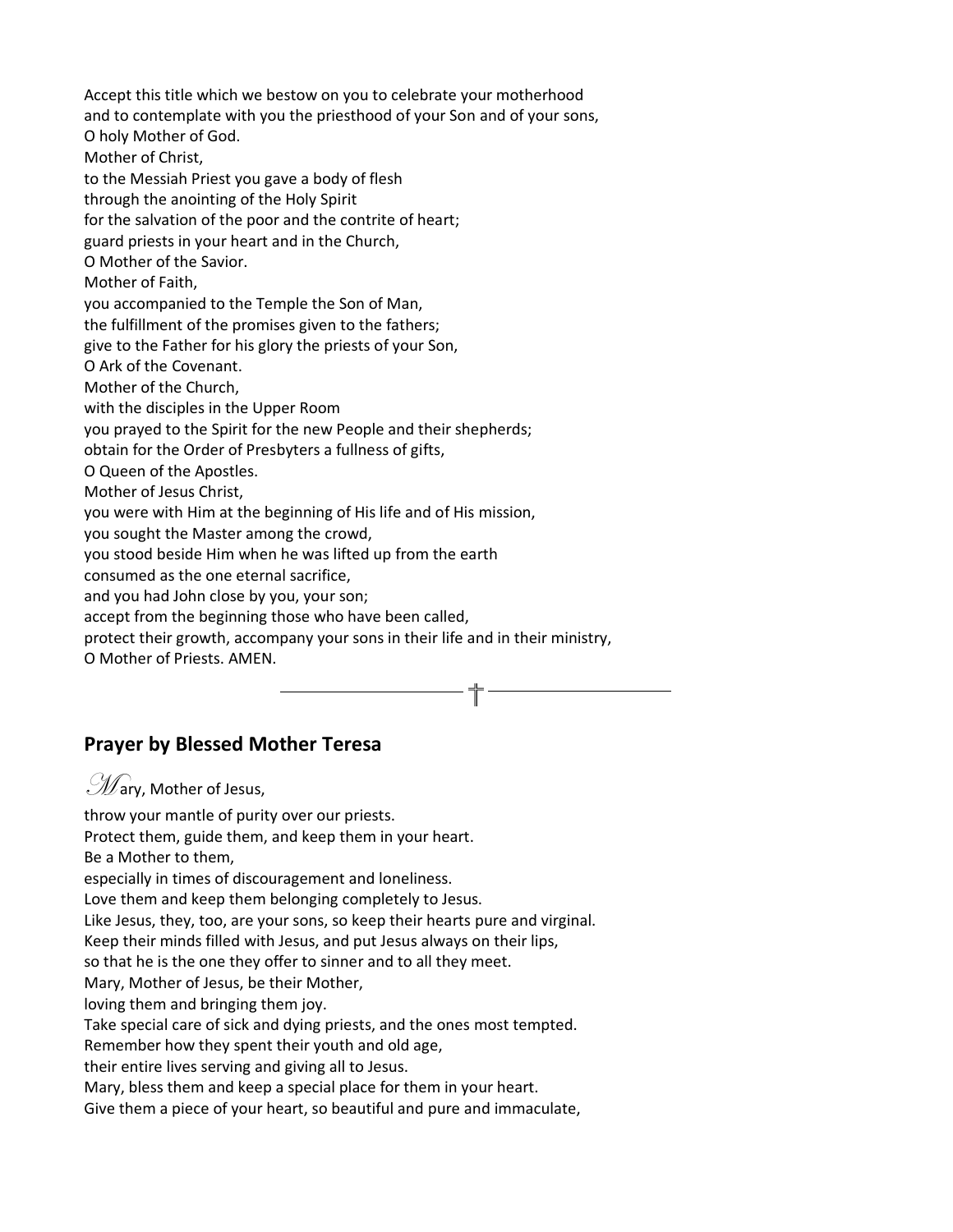so full of love and humility, so that they, too, can grow in the likeness of Christ. Dear Mary, make them humble like you, and holy like Jesus. AMEN.

一十一

## **Prayer by Pope Benedict XVI**

 $\mathscr Q$  ord Jesus Christ, eternal High Priest,

You offered yourself to the Father on the altar of the Cross and through the outpouring of the Holy Spirit gave Your priestly people a share in Your redeeming sacrifice. Hear our prayer for the sanctification of our priests. Grant that all who are ordained to the ministerial priesthood may be ever more conformed to You, the Divine Master. May they preach the Gospel with pure heart and clear conscience. Let them be shepherds according to Your own Heart, single-minded in service to You and to the Church and shining examples of a holy, simple and joyful life. Through the prayers of the Blessed Virgin Mary, Your Mother and ours, draw all priests and the flocks entrusted to their care to the fullness of eternal life where you live and reign with the Father and the Holy Spirit, one God, forever and ever. AMEN.

#### **Prayer by St Faustina**

 $\mathcal O$  my Jesus, I beg You on behalf of the whole Church: Grant it love and the light of Your Spirit and give power to the words of priests so that hardened hearts might be brought to repentance and return to You, O Lord.

Lord, give us holy priests; You Yourself maintain them in holiness. O Divine and Great High Priest, may the power of Your mercy accompany them everywhere and protect them from the devil's snares which are continually being set for the souls of priests. May the power of Your mercy, O Lord, shatter and bring to naught all that might tarnish the sanctity of priests, for You can do all things. AMEN.

# $\mathscr D$  ear Saint John Mary Vianney,

Your childhood dream was to be a priest, to win souls for God. You endured years of toil and humiliation to attain the priesthood.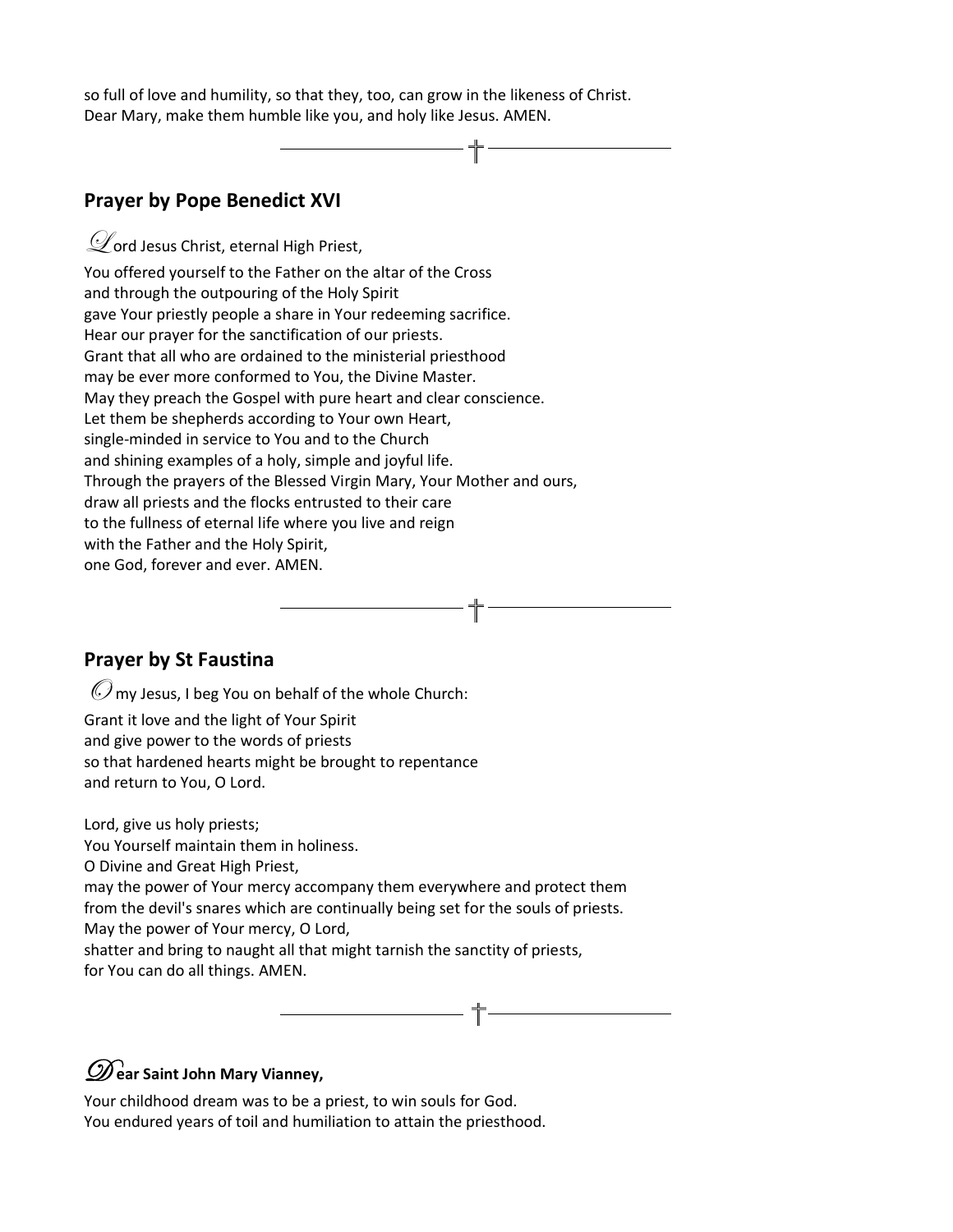You became a priest truly after God's own heart, outstanding in humility and poverty, prayer and mortification, totally devoted to the service of God's people. The Church has exalted you as model and Patron Saint of all parish priests, trusting that your example and prayers will help them to live up to the high dignity of their vocation to be faithful servants of God's people,

to be perfect imitators of Christ the Savior

who came not to be served but to serve, to give His life in ransom for many.

Pray that God may give to His Church today many more priests after His own heart.

Pray for all priests under your patronage,

that they may be worthy representatives of Christ the Good Shepherd.

May they wholeheartedly devote themselves to prayer and penance;

be examples of humility and poverty; shining models of holiness;

tireless and powerful preachers of the Word of God;

zealous dispensers of God's Grace in the sacraments.

May their loving devotion to Jesus in the Eucharist and to Mary His Mother

be the twin fountains of fruitfulness for their ministry. AMEN.

 $\mathscr H$  eavenly Father, grant that our priests be strengthened and healed

by the power of the Eucharist they celebrate.

May the Word they proclaim give them courage and wisdom.

We pray that all those whom they seek to serve

May see in them the love and care of Jesus,

Our Eternal High Priest, who is Lord for ever and ever. Amen.

Mary, Mother of the Church, look tenderly upon your sons, our priests.

St Joseph, Patron of the Universal Church, pray for us all.

#### **Litany for Priests**

 $\mathcal Q$ et us pray for the Holy Father: fill him with courage and grace, O Lord.

Cardinals, archbishops, and bishops: give them a shepherd's heart, O Lord. Diocesan priests: fill them with your Spirit, Lord. Priests in religious orders: perfect them in their calling, Lord. Priests who are ill: heal them, Lord. Priests who are in danger: deliver them, Lord. Priests who are weak: strengthen them, Lord. Priests who are poor: relieve them, Lord. Priests who have lost their zeal: renew them, Lord. Priests who are sad: console them, Lord. Priests who are worried: give them peace, Lord. Priest who are old: sustain them, Lord. Priests who are alone: accompany them, Lord. Missionary priests: protect them, Lord. Priests who are preachers: enlighten them, Lord. Priests who direct souls: instruct them, Lord. Priests and religious who have died: bring them to glory, Lord.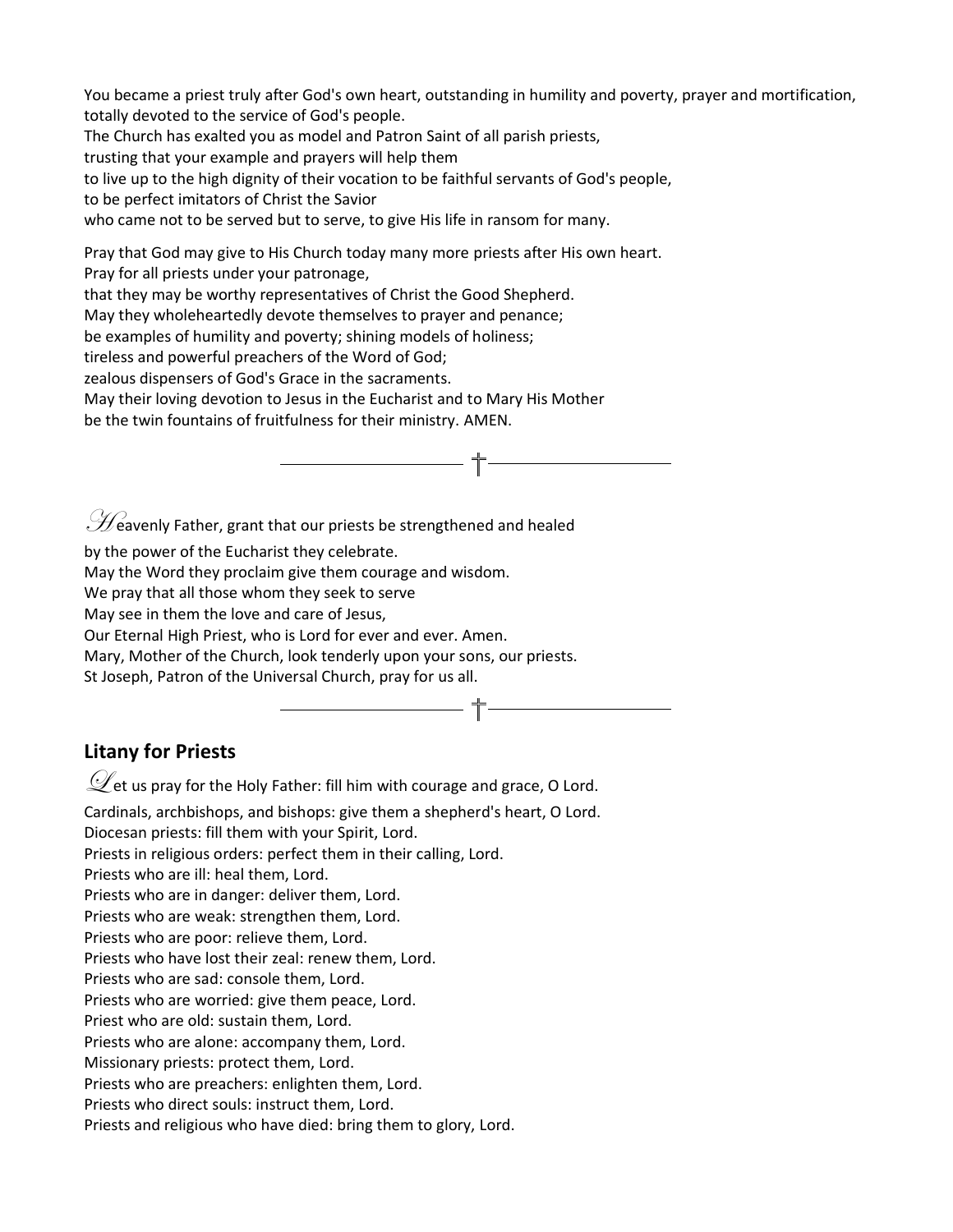For all priests: give them Your wisdom and knowledge. For all priests: give them Your understanding and counsel. For all priests: give them reverence and awe of You. For all priests: give them patience and love. For all priests: give them obedience and kindness. For all priests: give them a burning zeal for souls. For all priests: give them virtues of faith, hope and love. For all priests: give them an intense love for the Eucharist. For all priests: give them loyalty to the Holy Father and their Bishops. For all priests: give them respect for life and human dignity. For all priests: give them integrity and justice. For all priests: give them humility and generosity. For all priests: give them strength in their labors. For all priests: give them peace in their sufferings. For all priests: give them great love for the Trinity. For all priests: give them great love for Mary. For all priests: let them be the light of Christ. For all priests: let them be the salt of the earth. For all priests: let them practice sacrifice and self-denial. For all priests: let them be holy in body, mind and spirit. For all priests: let them be men of prayer. For all priests: may faith shine forth in them. For all priests: may they be concerned for our salvation. For all priests: may they be faithful to their priestly vocation. For all priests: may their hands bless and heal. For all priests: may they burn with love for you. For all priests: may all their steps be for the glory of God. For all priests: may the Holy Spirit fill them and give them His gifts in abundance.

Let us pray.

Father, Son, and Holy Spirit, hear the prayers we offer for our priests. Let them know clearly the work that You are calling them to do. Grant them every grace to answer Your call with courage, love, and lasting dedication to Your will.

We ask Mary's intercession as their loving mother. AMEN.

—— †———————

 $\mathscr Q$  ord Jesus, you have chosen Your priests among us

and have sent them to proclaim Your Word and to act in Your Name. For such a great gift to Your Church, we praise You and we thank You. We ask that you fill them with the fire of Your love, that their ministry may reveal Your presence in the Church. Since they are earthen vessels, we pray that your power may work in their weakness. In their afflictions do not let them be crushed; in their doubts, do not let them despair; in temptation, do not let them be destroyed. Inspire them through prayer to live each day the mystery of your death and Resurrection. In times of weakness, send them Your Spirit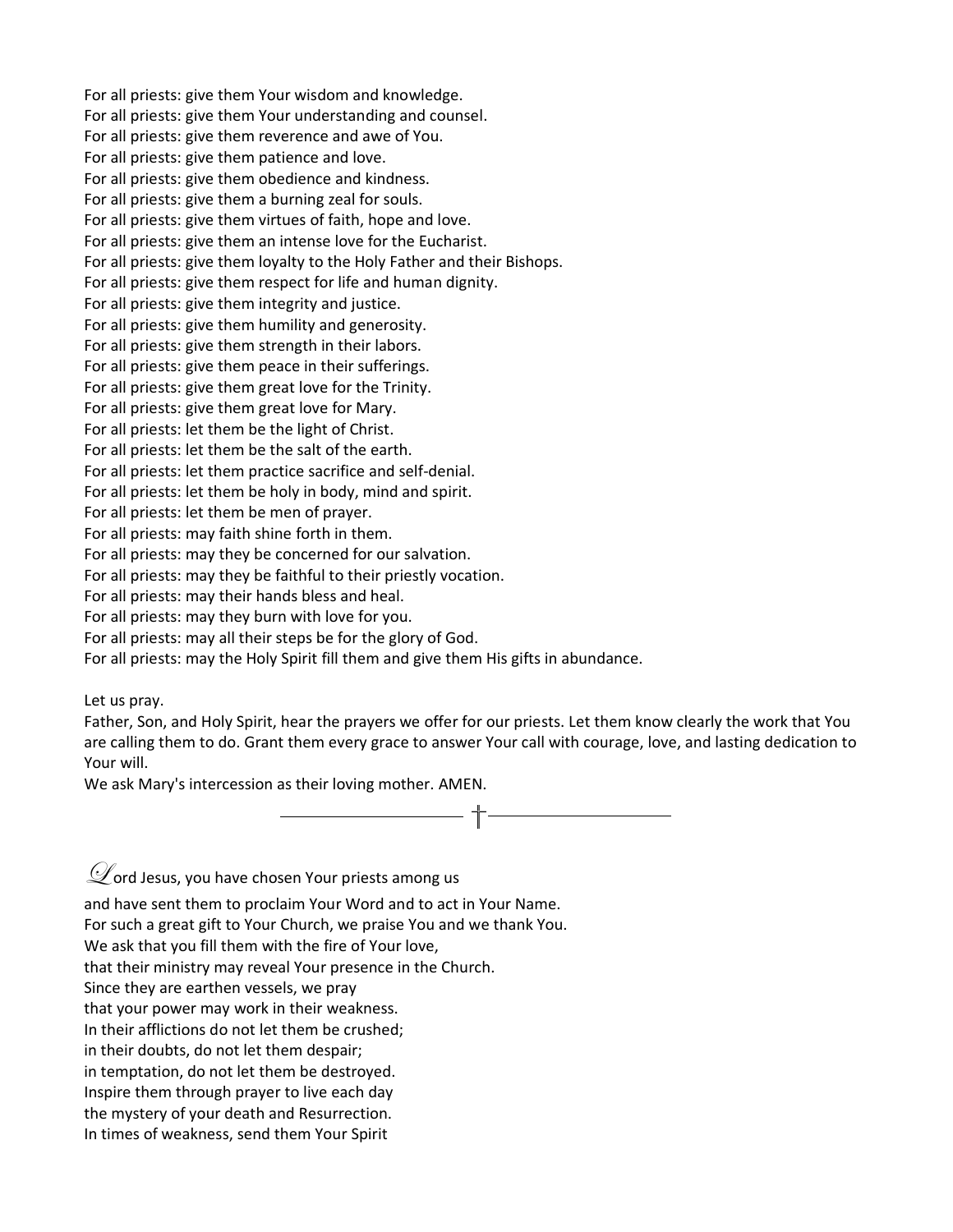and help them to praise your heavenly Father and to pray for poor sinners. With the same Holy Spirit place your word on their lips and your love in their hearts, that they may bring the Good News to the poor and revive the broken-hearted. Lastly, may the gift of Mary, your mother, to the disciple whom you loved, be your gift to every priest. Grant that she, who formed You in your human image, may form each priest in Your divine image, through the power of Your Spirit, to the glory of God the Father. AMEN. O Mary, conceived without sin, pray for us who have recourse to thee.



 $\mathscr L$  ord Jesus Christ, You love Your church and those called to share Your priesthood! With our love and prayers,

we join You in asking our Heavenly Father to continue to pour out His gifts of holiness, compassion and zeal on your priests everywhere. Inspire each of them to offer his life as an "Ambassador of Christ", bringing reconciliation and healing to the world.

Mary, Mother of all Priests, inspire us to live in peace and joy and pray this prayer with us. AMEN. 

## **Prayer for a Son in the Priesthood or Studying for the Priesthood**

 $\mathscr Q$ ord Jesus, eternal priest, bestow on (insert name) the fullness of your perfection and strength. Remember

that he has forsaken all things to give himself entirely to you. In his hours of loneliness and discouragement be close to him, that he may not fail in his sacred duties. Bless his labors with abundant fruit for souls. May all his contacts with others bring them and him closer to your divine heart.

Give him a sympathetic and understanding heart that he may restore peace and bring consolation to those who have fallen into sin. Give him a generous heart that he may share the sorrows and sufferings of others and be forgetful of his own. Give him a strong heart that he may be ever pure in the midst of a sinful world. Keep always holy his anointed hands, which are privileged to touch your sacred Body, that they may never work to your dishonor. May his lips, which touch you precious Blood, never be the instrument of sin.

And if ever, Lord, through weakness he should fall, then lift him gently to your Sacred Heart. Remember that the world's possessions are no longer his and that he has nothing left but you. Grant that each precious host to be consecrated at his hands may bring him closer to you.

--- Jesus meek and humble of heart, make his heart like unto your very own! AMEN.



 $\mathscr Q$  et Us Pray to the Master! Jesus Christ, Son of God, Thou hast said:

The harvest is indeed great, but the laborers are few; pray ye therefore the Lord of the harvest that He send laborers into His vineyard. Behold, we beg of Thee to increase the number of holy priests who walk in Thy footsteps and labor in Thy vineyard with apostolic zeal. Give them Thy light and Thy grace, that they may convert unbelievers and heretics, strengthen the weak, and spread Thy Kingdom ever more and more upon earth. Grant that in unshakeable fidelity we may stand firmly by Thy representative, may listen to his words and support the labors of the shepherds of our souls by a devout and Christian life. Let our prayers be acceptable to Thee and hear our petitions, Who livest and reignest forever and ever. AMEN.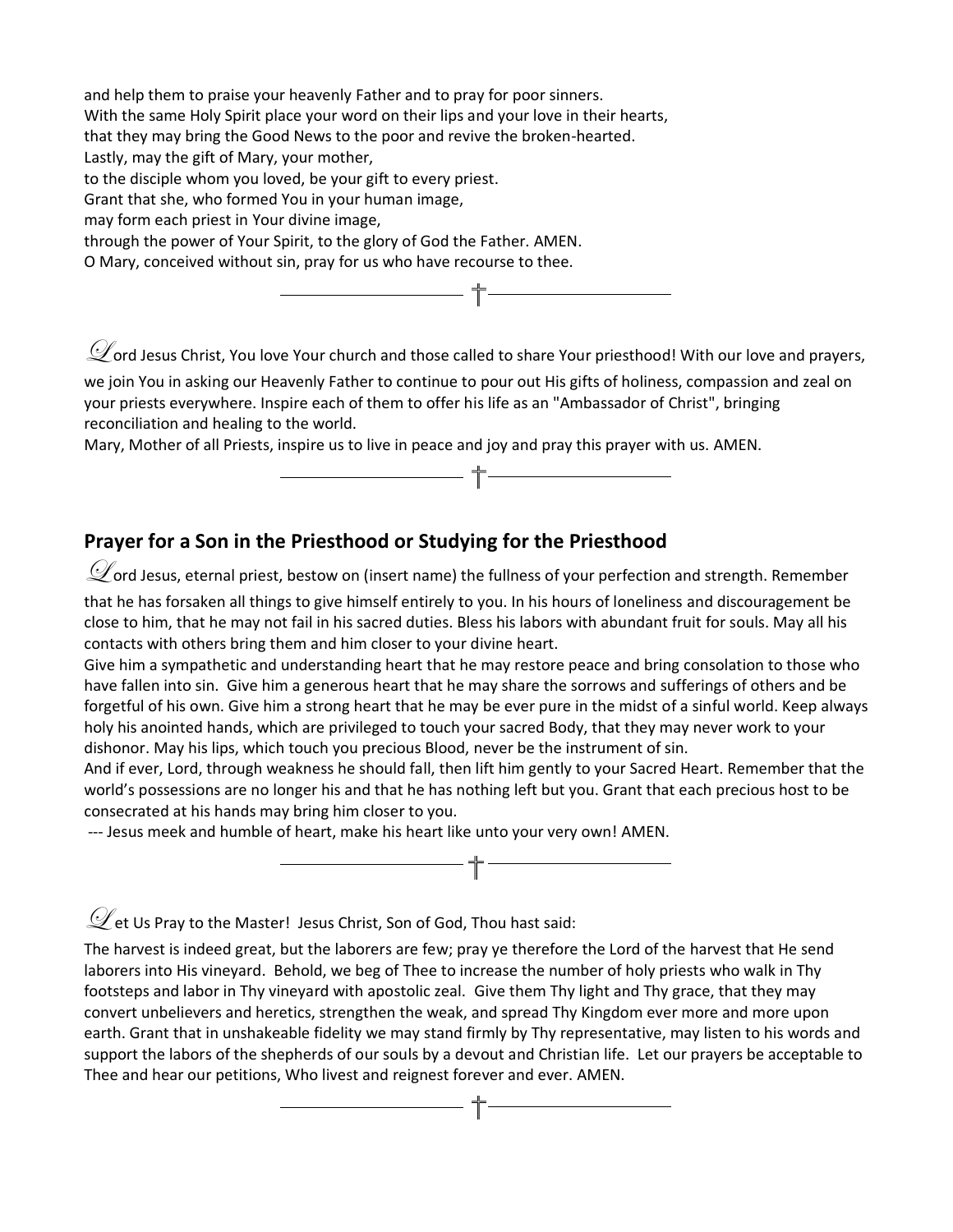$\mathscr I$ mmaculate Mary, please continue to protect, strengthen and guide all of our priests, deacons, religious and seminarians and give them the power to save souls. AMEN.



#### **Prayer for our Priest's intentions**

 $\mathcal Q$  ord, my God lift up \_\_\_\_\_'s soul from this darkness into Your Light. Envelop his soul into Your Sacred Heart. Feed his soul with Your Word. Anoint his soul with Your Holy Name. Make his soul ready to hear Your Discourse. Breath Your Sweet Fragrance on his soul, reviving it. Ravish his soul to delight Your Soul. Father embellish him, Your child, by distilling Your Pure Myrrh upon him.

Your Spirit has given him life, and You who are the Living Bread has restored his life. You have offered him to drink Your Blood to be able to share eternity with You in your kingdom and live with You for ever and ever.

Glory be to the Highest Glory be to the Holy of Holies Praised be our Lord. Praised be Our Lord, for His Mercy and His Love reaches from age to age, and for ever will. AMEN.

**Prayer for Priests**

 $\mathscr{\widehat{C}}$  ternal God. please bless our priests, who represent You on this earth. Make them more greatly aware of the grace that You pour out through them when they minister the sacraments, and help them to fall more deeply in love with You after each and every Mass that they celebrate. Please strengthen our priests, who shepherd Your flock, when they are in doubt of their faith, that they may be examples of Your Truth and guide us always on the path to You. We ask these things of You our Eternal Priest. AMEN.